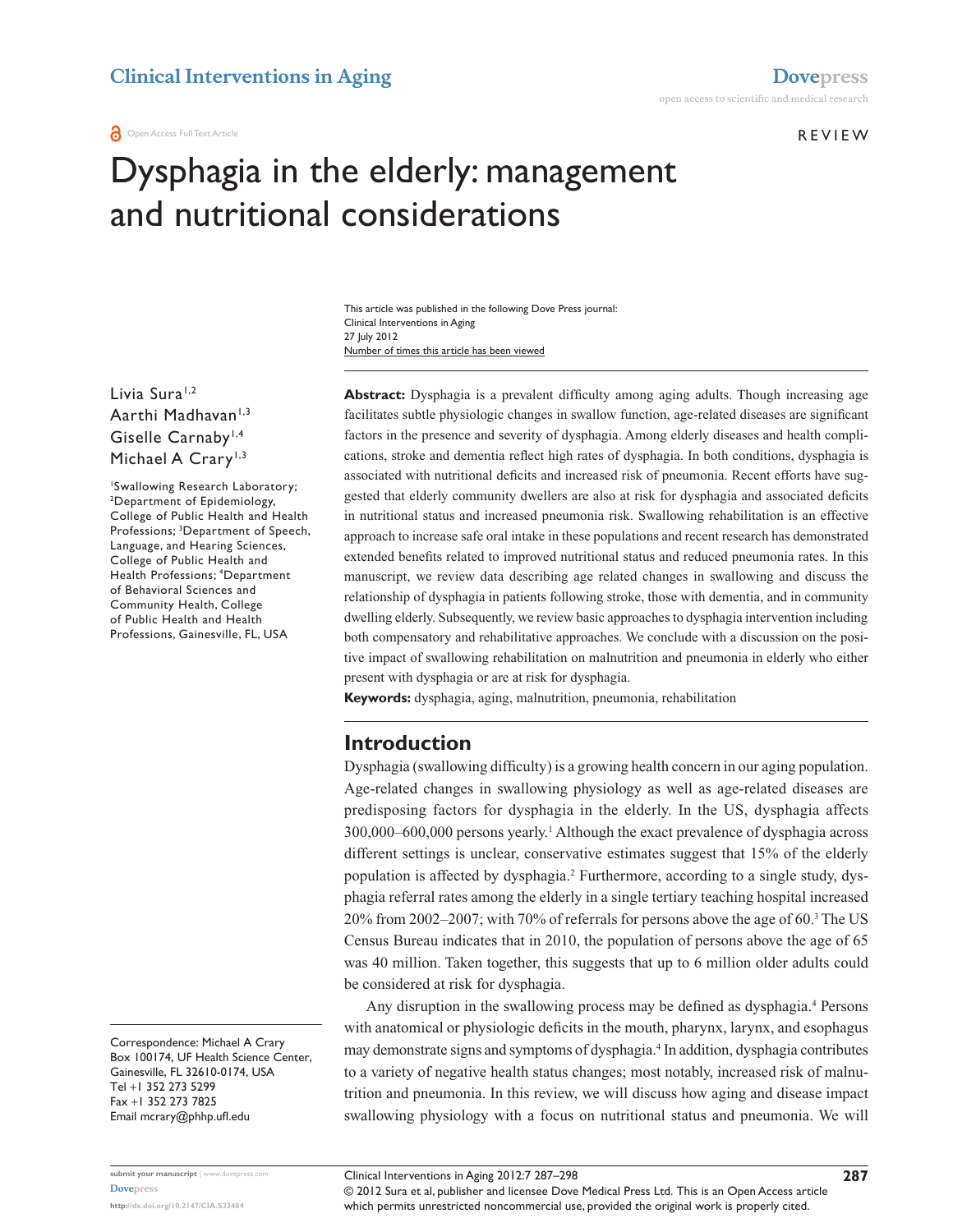conclude with a brief overview of dysphagia management approaches and consequences of dysphagia management on nutritional status and pneumonia in the elderly.

# **Aging effects on swallow function**

Swallow physiology changes with advancing age. Reductions in muscle mass and connective tissue elasticity result in loss of strength<sup>5</sup> and range of motion.<sup>6</sup> These age-related changes can negatively impact the effective and efficient flow of swallowed materials through the upper aerodigestive tract. In general, a subtle slowing of swallow processes occurs with advancing age. Oral preparation of food requires more time and material transits through the mechanism more slowly. Over time, these subtle but cumulative changes can contribute to increased frequency of swallowed material penetrating into the upper airway and greater post-swallow residue during meals.<sup>6</sup> Beyond subtle motor changes, age-related decrements in oral moisture, taste, and smell acuity may contribute to reduced swallowing performance in the elderly. Though sensorimotor changes related to healthy aging may contribute to voluntary alterations in dietary intake, the presence of age-related disease is the primary factor contributing to clinically significant dysphagia in the elderly.

# **Dysphagia and its sequelae**

Disease risk increases with advancing age. Due to the complexity of the swallowing process, many adverse health conditions can influence swallowing function. Neurological diseases, cancers of the head/neck and esophagus, and metabolic deficits are broad categories of diseases that might contribute to dysphagia. Table 1 summarizes different categories of diseases and health conditions that negatively impact functional swallowing ability.

Dysphagia affects up to 68% of elderly nursing home residents,<sup>7</sup> up to 30% of elderly admitted to the hospital,<sup>8</sup> up to 64% of patients after stroke, $9,10$  and 13%–38% of elderly who live independently.<sup>11–13</sup> Furthermore, dysphagia has been associated with increased mortality and morbidity.14 Two prevalent diseases of aging are stroke and dementia. In 2005, 2.6% of all noninstitutionalized adults (over 5 million people) in the US reported that they had previously experienced a stroke.15 The prevalence of stroke also increases with age, with 8.1% of people older than 65 years reporting having a stroke.<sup>15</sup>

Similarly, adults older than 65 years demonstrate an increased prevalence of dementia, with estimates between  $6\%$ –14%.<sup>16,17</sup> Prevalence of dementia increases to over  $30\%$ beyond 85 years of age,<sup>16</sup> and over  $37\%$  beyond 90 years.<sup>17</sup>

#### Table 1 Conditions that may contribute to dysphagia<sup>4</sup>

#### **Neurologic disease**

Stroke Dementia Traumatic brain injury Myasthenia gravis Cerebral palsy Guillain–Barré syndrome Poliomyelitis Myopathy **Progressive disease** Parkinson's disease Huntington disease Age-related changes **Rheumatoid disease** Polydermatomyositis Progressive systemic sclerosis Sjögren disease **Other** Any tumor involving the aerodigestive tract Iatrogenic diagnoses Radiation therapy Chemotherapy Intubation tracheostomy Medication related Other, related diagnoses Severe respiratory compromise

Adapted from Groher ME, Crary MA. *Dysphagia: Clinical Management in adults and children*. Maryland Heights, MO: Mosby Elsevier; 2010.

Common complications of dysphagia in both stroke and dementia include malnutrition and pneumonia.

# Dysphagia and nutrition in stroke

Dysphagia is highly prevalent following stroke with estimates ranging  $30\% - 65\%$ .<sup>9,10,18,19</sup> Specific to the US, the Agency for Healthcare Research and Quality estimates that about 300,000–600,000 persons experience dysphagia as a result of stroke or other neurological deficits.<sup>20</sup> Although many patients regain functional swallowing spontaneously within the first month following stroke, $10$  some patients maintain difficulty swallowing beyond  $6$  months.<sup>9,21</sup> Complications that have been associated with dysphagia post-stroke include pneumonia, $2^{2,23}$  malnutrition, $2^4$  dehydration, $10,24$  poorer long-term outcome,<sup>10,21</sup> increased length of hospital stay,<sup>25</sup> increased rehabilitation time and the need for long-term care assistance, $26$  increased mortality, $10,19,22$  and increased health care costs.<sup>10</sup> These complications impact the physical and social well being of patients, quality of life of both patients and caregivers, and the utilization of health care resources.20

In the acute phase of stroke, between 40%–60% of patients are reported to have swallowing difficulties.<sup>9,10</sup>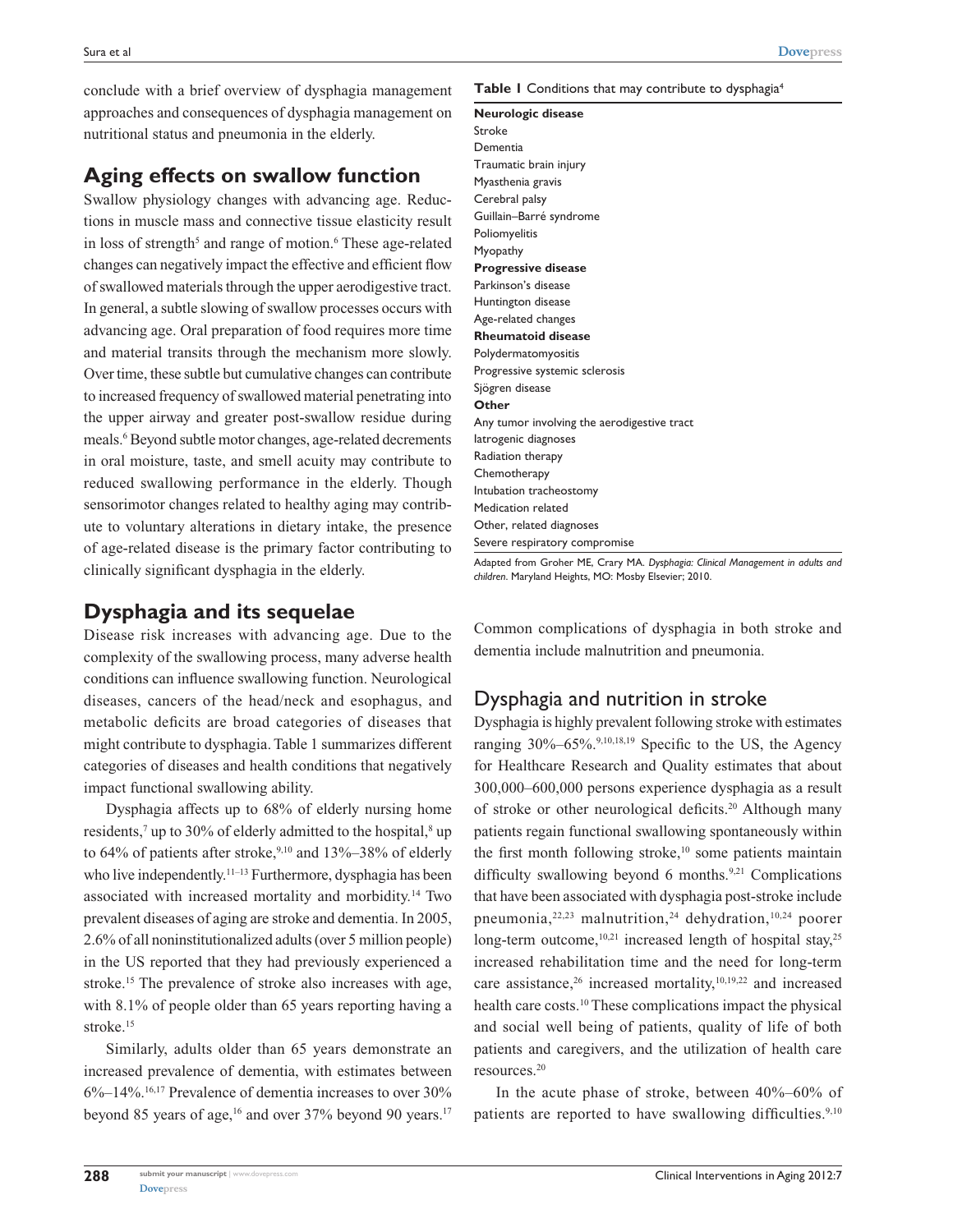These difficulties may contribute to malnutrition due to limited food and liquid intake. Decreased food and liquid intake may reflect altered level of consciousness, physical weakness, or incoordination in the swallowing mechanism.27 Although the odds of malnutrition are increased in the presence of dysphagia following stroke, $28$  pre-stroke factors should be considered when assessing nutritional status and predicting stroke outcome. For example, upon admission, approximately 16% of stroke patients present with nutritional deficits. During acute hospitalization, nutritional deficits may worsen with reported prevalence increasing to 22%–26% at discharge from acute care. $29-31$  Although nutritional deficits and dysphagia often coexist, malnutrition does not appear to be associated with dysphagia in the acute phase of stroke.<sup>32</sup> Rather, malnutrition is more prevalent during the post acute rehabilitation phase, with a reported prevalence of up to 45%.33 Reduced food/liquid intake during acute hospitalization associated with dysphagia may be a contributing factor to increased malnutrition rates during subsequent rehabilitation.28

### Dysphagia and pneumonia in stroke

Post-stroke pneumonia is a common adverse infection that affects up to one-third of acute stroke patients.<sup>34,35</sup> Pneumonia is also a leading cause of mortality after stroke, accounting for nearly 35% of post-stroke deaths.<sup>36</sup> Most stroke-related pneumonias are believed to result from dysphagia and the subsequent aspiration of oropharyngeal material. Aspiration is defined as entry of food or liquid into the airway below the level of the true vocal cords, $37$  and aspiration pneumonia is defined as entrance of swallowed materials into the airway that results in lung infection.4 A recent systematic review reported that stroke patients with dysphagia demonstrate  $\geq$ 3-fold increase in pneumonia risk with an 11-fold increase in pneumonia risk among patients with confirmed aspiration.<sup>22</sup> Along with this increased risk, the burden of aspiration pneumonia is high. Increased costs associated with longer hospitalization,<sup>10</sup> greater disability at 3 and 6 months,<sup>10,38</sup> and poor nutritional status during hospi $talization<sup>10</sup> characteristic$  aspiration pneumonia in stroke.

### Dysphagia and dementia

Dysphagia is a common symptom in dementia. It has been estimated that up to 45% of patients institutionalized with dementia have some degree of swallowing difficulty.<sup>39</sup> Different clinical presentations of dementia will result in different swallowing or feeding impairments.<sup>40–43</sup> Most commonly, patients with dementia demonstrate a slowing of the swallowing process.14 Slowed swallow processes may increase time taken to finish a meal and subsequently increase the risk for poor nutritional status.<sup>14</sup> Furthermore, patients with dementia often have difficulties self-feeding. These difficulties may relate to cognitive impairment, motor deficits such as weakness or apraxia, loss of appetite, and/ or food avoidance. As a result, patients with dementia may experience weight loss and increased dependency for feeding.14 Subsequently, increased feeding dependency may lead to other dysphagia-related health problems, including pneumonia.14 Weight loss can reflect decreased nutritional status which increases the patient's risk of opportunistic infections such as pneumonia.44–46 Pneumonia is a common cause of mortality in patients with dementia.47 Thus, dementia, dysphagia, and related feeding impairments can lead to nutritional deficits which in turn contribute to pneumonia and mortality. Among elderly patients in particular, the presence of dementia is associated with higher hospital admission rates and overall higher mortality.48 Moreover, elderly patients admitted to a hospital with dementia have a higher overall prevalence of both pneumonia and stroke, suggesting that aging significantly increases the risk for these negative health states.48

# Dysphagia and nutrition in community dwelling elderly adults

Dysphagia can result in reduced or altered oral intake of food/ liquid which, in turn, can contribute to lowered nutritional status. One group which merits more attention in reference to potential relationships between dysphagia and nutritional status is community dwelling elderly adults. Dysphagia can contribute to malnutrition, and malnutrition can further contribute to decreased functional capacity. Thus, dysphagia may trigger or promote the frailty process among elderly persons.46

In a group of 65–94-year-old community dwelling adults, prevalence of dysphagia was reported to be 37.6%.13 Of these, 5.2% reported the use of a feeding tube at some point in life, and 12.9% reported the use of nutritional supplements to reach an adequate daily caloric intake.13 In another cohort of independently living older persons, prevalent cases of malnutrition or those at risk for malnutrition were estimated at 18.6% of elderly adults with dysphagia, and 12.3% of adults without dysphagia. Significant differences in nutritional status were noted between these subgroups at 1-year follow-up.46 These figures underscore the prevalence and importance of malnutrition and dysphagia among elderly individuals. Moreover, they suggest that dysphagic elderly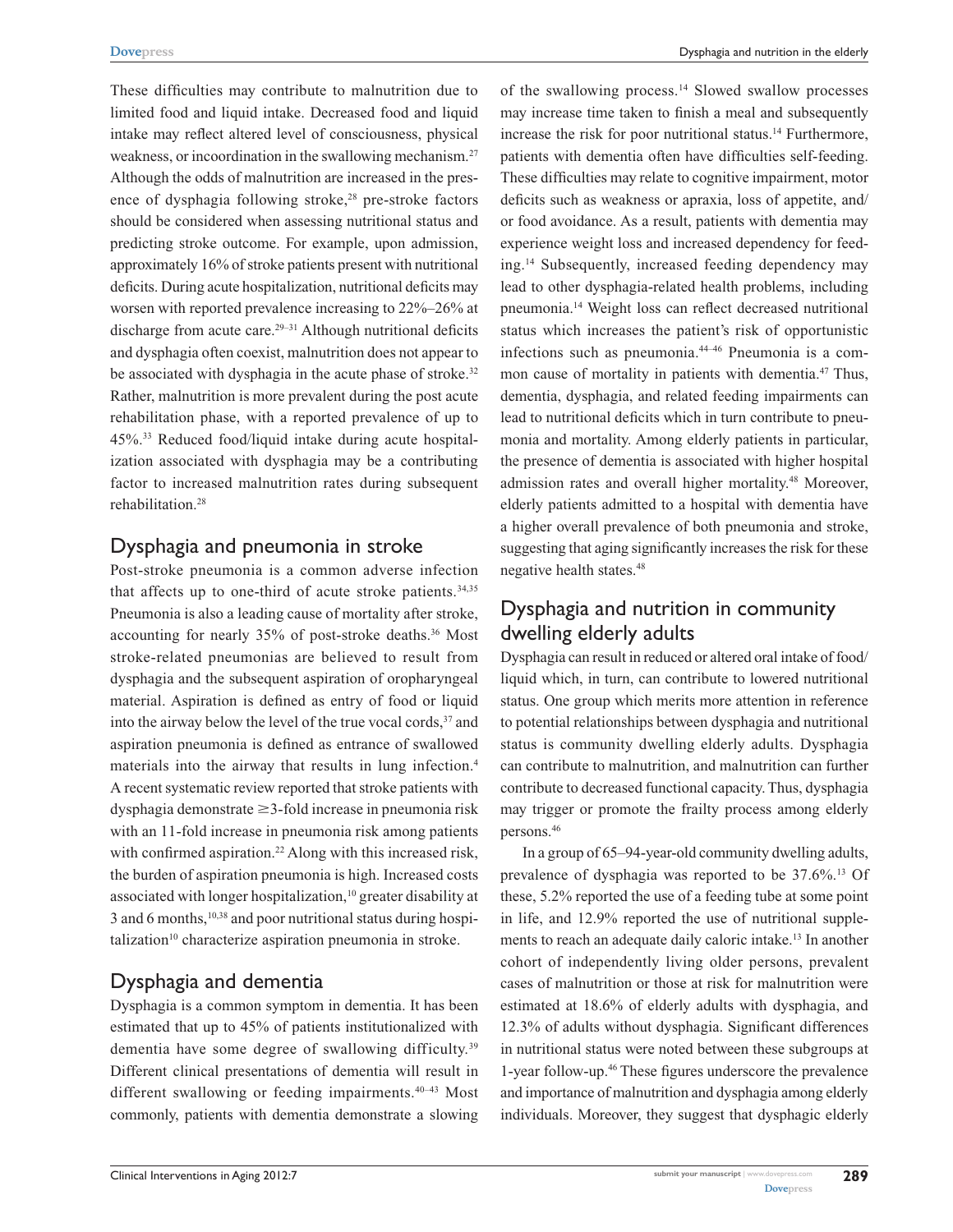living in the community are likely to present with an elevated risk of malnutrition.

# Dysphagia and pneumonia in community dwelling elderly adults

The prevalence of community-acquired pneumonia in elderly adults is rising, with a greater risk of infection in those older than 75 years.<sup>49-51</sup> In addition, deaths from pneumonitis due to aspiration of solids and liquids (eg, aspiration pneumonia) are increasing and are currently ranked 15th on the CDC list of common causes of mortality.52 Frequency of pneumonia and its associated mortality increases with advancing age.<sup>53</sup> More specifically, the prevalence of pneumonia in community dwelling persons increases in a direct relationship to aging and the presence of disease.45 Furthermore, an increased prevalence of dysphagia in the elderly increases the risk for pneumonia.54

It appears that with the aging population, both dysphagia and pneumonia rates are increasing. However, relationships between dysphagia and pneumonia in community dwelling elderly are poorly understood. Cabre and colleagues reported that 55% of 134 community dwelling elderly adults 70 years and older diagnosed with pneumonia upon admission to a geriatric hospital unit, presented with clinical signs of oropharyngeal dysphagia.55 In this cohort, cases presenting with dysphagia were older, presented with more severe pneumonia, greater decline in functional status, and demonstrated a higher prevalence of malnutrition.<sup>55</sup> These patients also demonstrated increased mortality at 30 days and 1-year follow-up.<sup>55</sup> Also, a recent study evaluated relationships between oropharyngeal dysphagia and the risk for malnutrition and lower respiratory tract infectionscommunity–acquired pneumonia (LRTI-CAP) in a cohort of independently living older persons. Results indicated that 40% of LRTI-CAP cases presented with dysphagia, compared to 21.8% who did not present with dysphagia.<sup>46</sup> These findings highlight the potential relationships among dysphagia, nutritional status, and pneumonia in community dwelling elderly.

# **Dysphagia management**

The presence of a strong relationship between swallowing ability, nutritional status, and health outcomes in the elderly suggests a role for dysphagia management in this population. Successful swallowing interventions not only benefit individuals with reference to oral intake of food/liquid, but also have extended benefit to nutritional status and prevention of related morbidities such as pneumonia. A variety of dysphagia management tools are available pending the characteristics of the swallowing impairment and the individual patient.

### Swallowing management

Dysphagia management is a 'team event'. Many professionals may contribute to the management of dysphagia symptoms in a given patient. Furthermore, no single strategy is appropriate for all elderly patients with dysphagia. Concerning behavioral management and therapy, speech-language pathologists (SLP) play a central role in the management of patients with dysphagia and related morbidities. SLP clinical assessment is often supplemented with imaging studies (endoscopy and/or fluoroscopy), and these professionals may engage in a wide range of interventions. Some intervention strategies, termed 'compensations', are intended to be utilized for short periods in patients who are anticipated to improve. Compensations are viewed as short-term adjustments to the patient, food and/or liquid, or environment, with the goal of maintaining nutrition and hydration needs until the patient can do so by themselves. Other patients require more direct, intense rehabilitation strategies to improve impaired swallow functions. A brief review of each general strategy with examples follows.

### Compensatory management

Compensatory strategies focus on implementation of techniques to facilitate continued safe oral intake of food and/or liquid; or to provide alternate sources of nutrition for maintenance of nutritional needs. Compensatory strategies are intended to have an immediate benefit on functional swallowing through simple adjustments that allow patients to continue oral diets safely. Compensatory strategies include, but are not limited to, postural adjustments of the patient, swallow maneuvers, and diet modifications (foods and/or liquids).<sup>14</sup>

### Postural adjustments

Changes in body and/or head posture may be recommended as compensatory techniques to reduce aspiration or residue.<sup>56</sup> Changes in posture may alter the speed and flow direction of a food or liquid bolus, often with the intent of protecting the airway to facilitate a safe swallow.14 Table 2 lists commonly used postural adjustments. In general, these postural adjustments are intended to be utilized short term, and the impact of each may be evaluated during the clinical examination or with imaging studies. Available literature on the benefit of these techniques is variable. For example, while some investigators report reduced aspiration from a chin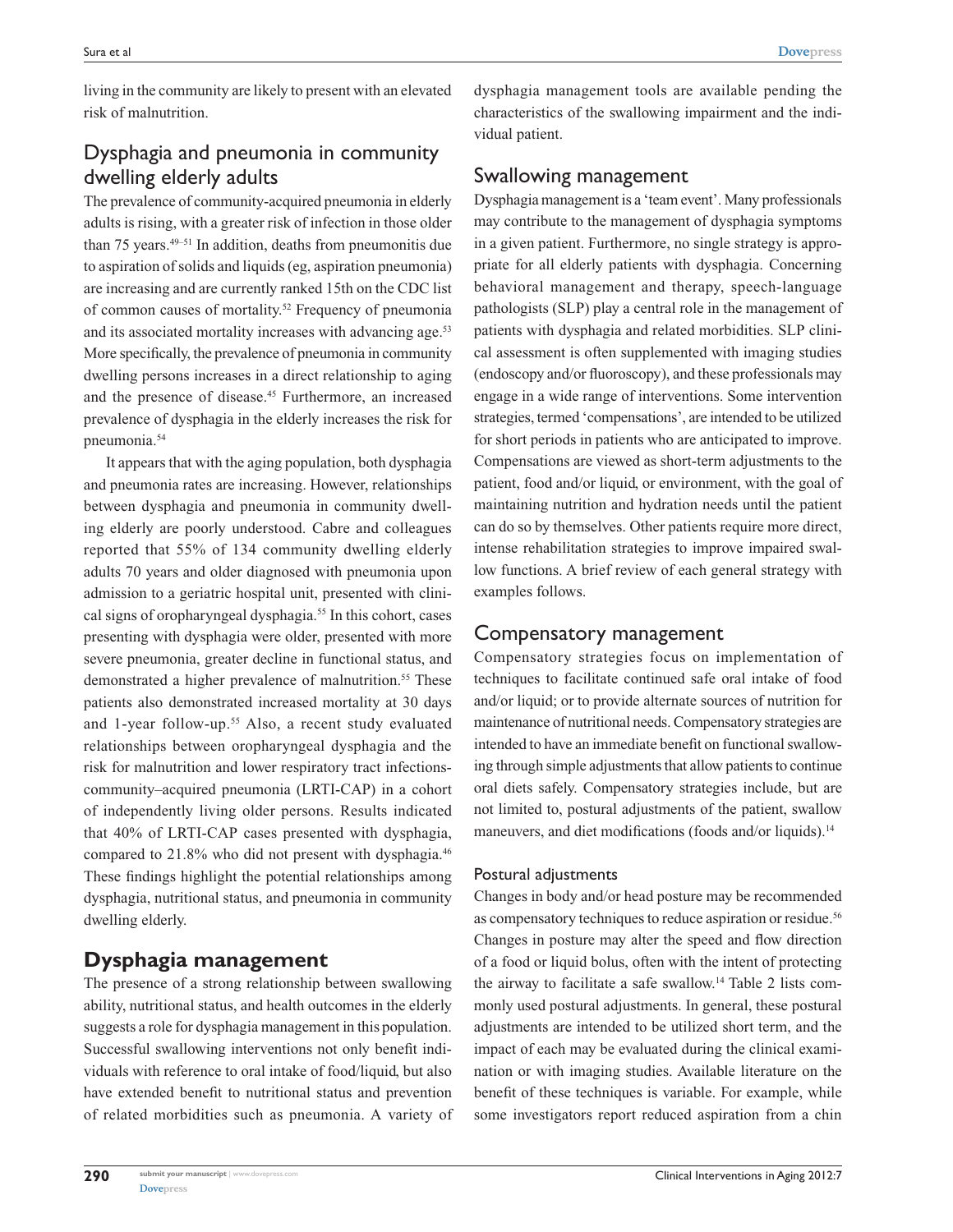| $\frac{1}{2}$ and $\frac{1}{2}$ and $\frac{1}{2}$ and $\frac{1}{2}$ are $\frac{1}{2}$ and $\frac{1}{2}$ and $\frac{1}{2}$ and $\frac{1}{2}$ and $\frac{1}{2}$ and $\frac{1}{2}$ and $\frac{1}{2}$ and $\frac{1}{2}$ and $\frac{1}{2}$ and $\frac{1}{2}$ and $\frac{1}{2}$ and $\frac{1}{2}$ a |                                                                            |                                                                                          |                                                                                  |
|-----------------------------------------------------------------------------------------------------------------------------------------------------------------------------------------------------------------------------------------------------------------------------------------------|----------------------------------------------------------------------------|------------------------------------------------------------------------------------------|----------------------------------------------------------------------------------|
| Technique                                                                                                                                                                                                                                                                                     | <b>Performance</b>                                                         | Intended outcome                                                                         | <b>Reported benefit</b>                                                          |
| <b>Body posture changes</b>                                                                                                                                                                                                                                                                   |                                                                            |                                                                                          |                                                                                  |
| Lying down                                                                                                                                                                                                                                                                                    | • Lie down/angled<br>• Reduce impact of gravity during swallow             | • Increased hypopharyngeal<br>• Increased PES opening <sup>60</sup><br>pressure on bolus |                                                                                  |
| Side lying                                                                                                                                                                                                                                                                                    | • Lie down on stronger side (lower)                                        | • Slows bolus<br>• Provides time to adjust/protect airway                                | • Less aspiration <sup>56</sup>                                                  |
| Head posture changes                                                                                                                                                                                                                                                                          |                                                                            |                                                                                          |                                                                                  |
| Head extension/chin up                                                                                                                                                                                                                                                                        | • Raise chin                                                               | • Propels bolus to back of mouth<br>• Widens oropharynx                                  | • Reduced aspiration <sup>61</sup><br>• Better bolus transport <sup>14</sup>     |
| Head flexion/chin tuck<br>Head rotation/head turn                                                                                                                                                                                                                                             | • Tucking chin towards the chest<br>• Turning head towards the weaker side | • Improves airway protection<br>• Reduces residue after swallow                          | • Reduced aspiration <sup>56,57,61</sup><br>$\bullet$ Less residue <sup>62</sup> |
|                                                                                                                                                                                                                                                                                               |                                                                            | • Reduces aspiration                                                                     | • Reduced aspiration <sup>56</sup>                                               |

#### **Table 2** Examples of postural adjustments

down technique,<sup>56,57</sup> others report no significant benefit<sup>58</sup> or no superior benefit to other compensations like thick liquids.<sup>57</sup> Furthermore, these compensatory strategies only impact nutritional status or pneumonia when they allow patients to consume adequate amounts of food/liquid in the absence of airway compromise leading to chest infection. No existing data confirms this potential benefit of postural adjustments and some data suggest that these strategies are inferior to more active rehabilitation efforts in the prevention of nutritional deficits and pneumonia.59

#### Swallow maneuvers

Swallow maneuvers are 'abnormal' variants on the normal swallow intended to improve the safety or efficiency of swallow function. Various swallow maneuvers have been suggested to address different physiologic swallowing deficits.14 Table 3 presents commonly used swallow maneuvers. Swallow maneuvers can be used as short-term compensations but many have also been used as swallow rehabilitative strategies. Different maneuvers are intended to address different aspects of the impaired swallow. For example, the supraglottic and super supraglottic swallow techniques both incorporate a voluntary breath hold and related laryngeal closure to protect the airway during swallowing.<sup>14</sup> The Mendelsohn maneuver is intended to extend opening or more appropriately relaxation of the upper

esophageal sphincter.63 Finally, the effortful or 'hard' swallow is intended to increase swallow forces on bolus materials with the result of less residue or airway compromise.<sup>64,65</sup> Like postural adjustments, available data on the success of these techniques in patient populations is limited, conflicted, and often comprised of small samples.59,66–68 Thus, the best advice for clinicians is to verify the impact of these maneuvers using swallowing imaging studies before introducing any of them as compensatory strategies. Also, similar to postural adjustments, no significant research has demonstrated the impact of these maneuvers, when used as compensatory strategies, on nutritional status or pneumonia.

#### Diet modifications: modification of foods/liquids

Modifying the consistency of solid food and/or liquid is a mainstay of compensatory intervention for patients with dysphagia.37 The goal of diet modification is to improve the safety and/or ease of oral consumption and thus maintain safe and adequate oral intake of food/liquid. However, low acceptability and resulting poor adherence with modified foods/liquids can contribute to increased risk of inadequate nutrition in elderly patients with dysphagia.

#### Thickened liquids

The use of thickened liquids is 'one of the most frequently used compensatory interventions in hospitals and long-term

#### **Table 3** Examples of swallow maneuvers

| <b>Swallow maneuver</b>        | <b>Performance</b>                                          | Intended outcome                                           | <b>Reported benefit</b>                        |
|--------------------------------|-------------------------------------------------------------|------------------------------------------------------------|------------------------------------------------|
| Supraglottic swallow           | • Hold breath, swallow,<br>and then gentle cough            | • Reduce aspiration and increase<br>movement of the larynx | • Reduces aspiration <sup>66</sup>             |
| Super supraglottic swallow     | · Hold breath, bear down,<br>swallow, and then gentle cough |                                                            |                                                |
| Effortful swallow. Also called | • Swallow 'harder'                                          | • Increased lingual force on the bolus                     | • Increased pharyngeal pressure                |
| 'hard' or 'forceful' swallow   |                                                             | • Less aspiration and pharyngeal residue                   | and less residue <sup>67,68</sup>              |
| Mendelsohn maneuver            | • 'Squeeze' swallow at apex                                 | • Improve swallow coordination                             | • Reduced residue and aspiration <sup>69</sup> |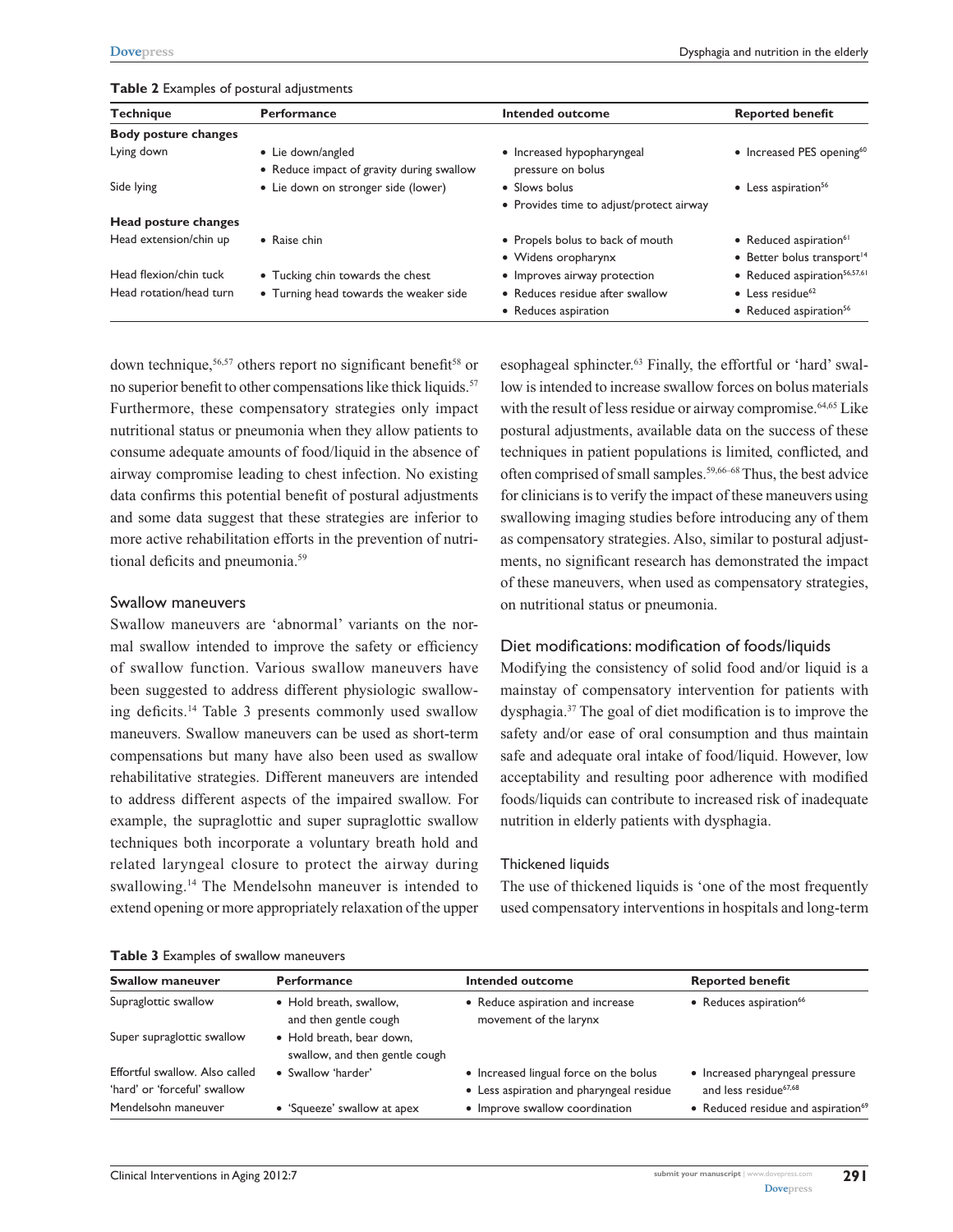care facilities'.70 Generally accepted clinical intuition and anecdotal evidence claim that thickened liquids have an effect in helping to control the speed, direction, duration, and clearance of the bolus.70 However, only scant evidence suggests that thickened liquids result in significant positive health outcomes with regards to nutritional status or pneumonia. Despite the overall lack of evidence supporting the use of thickened liquids, this strategy continues to be a cornerstone in dysphagia management in many facilities.<sup>70</sup> For example, a survey of 145 SLPs by Garcia et al reported that 84.8% of the respondents felt that thickening liquids was an effective management strategy for swallowing disorders with nectar thick liquids being the most frequently used.71 Unfortunately, the perceptions of these clinicians are not supported by available research. For example, Logemann et al<sup>57</sup> reported that honey thick liquid was more effective in reducing aspiration during fluoroscopic swallow examination than nectar thick liquids (or the chin down technique). But, even this benefit disappeared when honey thick liquids were administered at the end of the examination. Kuhlemeier et al72 identified 'ultrathick' liquid to have lower aspiration rates than thick or thin liquids, although the manner of presentation (cup vs spoon) modified their results. Thus, available evidence appears discrepant from clinician perceptions regarding use of thick liquids. Beyond this scenario, thick liquids may present pragmatic limitations in clinical practice.

#### Limitations of thickened liquids

A primary concern with the overuse of thickened liquids is the risk of dehydration in elderly patients with dysphagia. Patient compliance with thickened liquids is often reduced.4 A recent survey of SLPs suggested that honey thick liquids were strongly disliked by their patients but even nectar thick liquids were poorly accepted by more than one in ten patients.71 Poor compliance with thickened liquids may lead to reduced fluid intake and an increased risk of dehydration.73 Beyond patient acceptance, no strong evidence is available supporting the use of thickened liquids as an intervention for patients with dysphagia. Only a single randomized trial has compared treatment outcomes between the chin down technique and nectar or honey thick liquids in patients with dysphagia.74 The results of this study revealed no significant differences between these strategies on the primary outcome of pneumonia. Consequently, strong evidence for the preferential use of liquid thickening as a strategy in dysphagia intervention is not currently available.

An alternative approach to thickened liquids has been recommended to counter the risk for dehydration due to reduced fluid intake and dislike for thickened liquids. This approach, the 'Frazier water protocol', utilizes specific water intake guidelines and allows patients with dysphagia to consume water between meals.75 Although this technique has not yet been objectively assessed, experiences from the Frazier Rehabilitation Institute are impressive. Results suggest low rates of dehydration (2.1%) and chest infection (0.9%) in 234 elderly patients. With additional confirming results, this approach may become more widely used as a dysphagia intervention.

#### Modified food diets

Solid foods may be modified to accommodate perceived limitations in elderly patients with dysphagia. Solid food modification has been suggested to promote safe swallowing and adequate nutrition. However, no strong and universal clinical guidelines are available to describe the most appropriate modification of foods.<sup>14</sup> At least one study indicated that among nursing home residents, 91% of patients placed on modified diets were placed on overly restrictive diets.76 Only 5% of these patients were identified to be on an appropriate diet level matching their swallow ability and 4% of patients were placed on diets above their clinically measured swallow ability. More recently, in an attempt to standardize the application of modified diets in patients with dysphagia, the National Dysphagia Diet was proposed.<sup>77</sup> The National Dysphagia Diet is comprised of four levels of food modification with specific food items recommended at each level (Table 4). While this approach is commendable, unfortunately, to date no studies have compared the benefit of using this standardized approach to institution specific diet modification strategies.

#### Limitations of modified solids

Although recommended to promote safe swallowing and reduce aspiration in patients with dysphagia, modified diets may result in reduced food intake, increasing the risk of malnutrition for some patients with dysphagia.78 Available literature on the nutritional benefit of modified diets is conflicted.79,80 One study evaluated dietary intake over the course of a day in hospitalized patients older than 60 years. The authors compared intake in patients consuming a regular diet to those consuming a texture modified diet and found that patients on the modified diet had a significantly lower nutritional intake in terms of energy and protein. Additionally, 54% of patients on a texture modified diet were recommended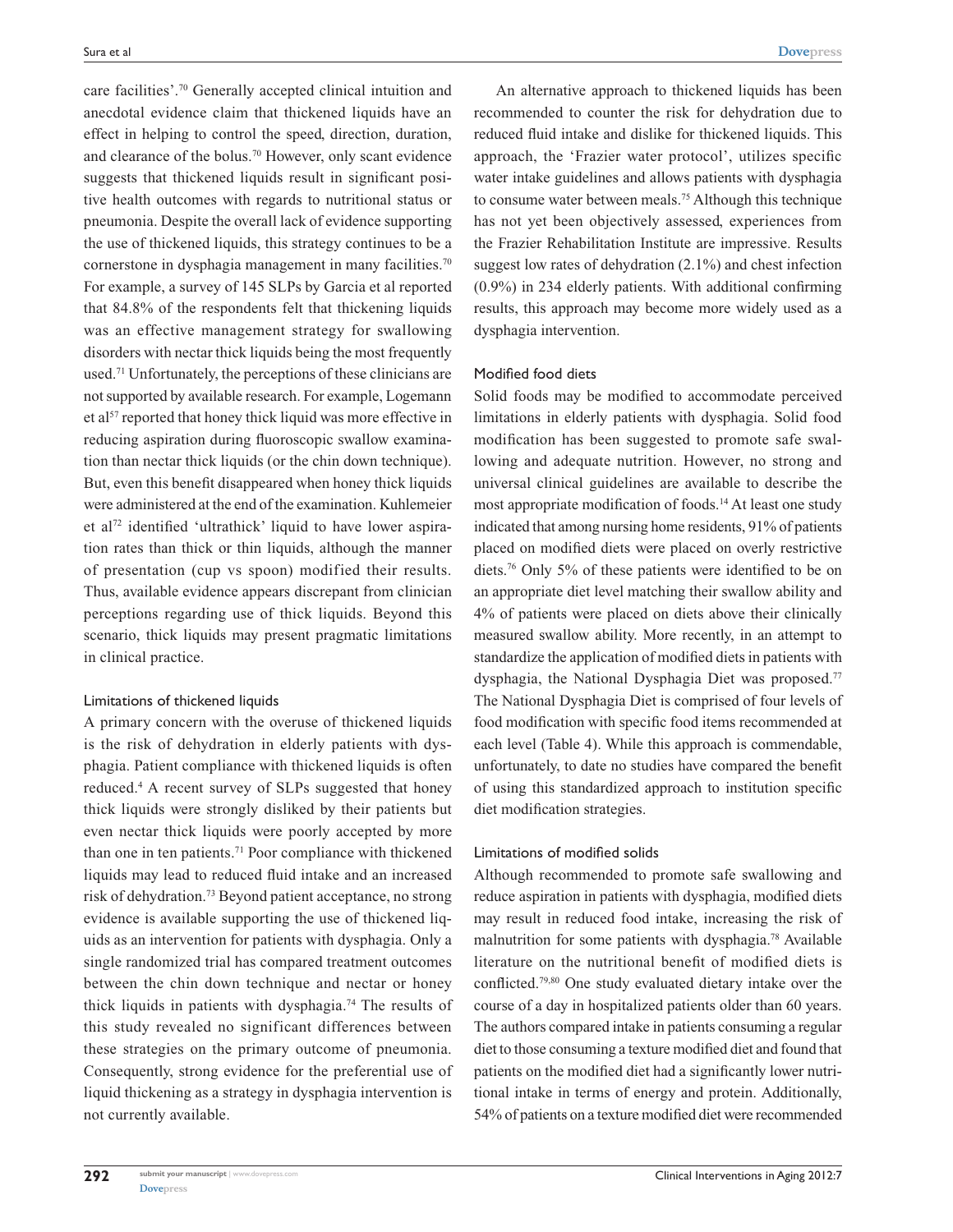| <b>Table 4</b> Levels of modified diet <sup>77</sup> |  |
|------------------------------------------------------|--|
|------------------------------------------------------|--|

| Level                                      | <b>Description</b>                        | <b>Examples of recommended foods</b>                      |
|--------------------------------------------|-------------------------------------------|-----------------------------------------------------------|
| Four Levels in the National dysphagia diet |                                           |                                                           |
| Level I: dysphagia pureed                  | Homogeneous, cohesive, and pudding like.  | Smooth, homogenous cooked cereals                         |
|                                            | No chewing required, only bolus control   | Pureed: meats, starches (like mashed potatoes),           |
|                                            |                                           | and vegetables with smooth sauces without lumps           |
|                                            |                                           | Pureed/strained soups                                     |
|                                            |                                           | Pudding, soufflé, yogurt                                  |
| Level 2: dysphagia mechanically altered    | Moist, semi-solid foods, cohesive.        | Cooked cereals with little texture                        |
|                                            | Requires chewing ability                  | Moistened ground or cooked meat                           |
|                                            |                                           | Moistened, soft, easy to chew canned fruit and vegetables |
| Level 3: dysphagia advanced                | Soft-solids. Require more chewing ability | Well moistened breads, rice, and other starches           |
|                                            |                                           | Canned or cooked fruit and vegetables                     |
|                                            |                                           | Thin sliced, tender meats/poultry                         |
| Level 4: regular                           | No modifications, all foods allowed       | No restrictions                                           |

Adapted from Groher ME, Crary MA. Dysphagia: Clinical management in adults and children. Maryland Heights, MO. Mosby, Elsevier; 2010.

a nutritional supplement, compared with 24% of patients on a regular diet.<sup>79</sup> Conversely, Germain et al<sup>80</sup> compared patients consuming a modified diet with greater food choices to patients consuming a 'standard' (more restricted) modified diet over a 12-week period. They found significantly greater nutritional intake in patients consuming the expanded option diet. Additionally, they observed a significant weight gain in the patients consuming the expanded option diet at the end of 12 weeks.

#### Feeding dependence and targeted feeding

As mentioned previously, elderly patients with dementia and stroke may be dependent on others for feeding due to cognitive and/or physical limitations. Feeding dependence poses an increased risk for aspiration and related complications in patients with dysphagia due to factors such as rapid and uncontrolled presentation of food by feeders.<sup>81</sup> This finding poses serious concern for patients with dysphagia on long-term modified diets. Implementing targeted feeding training can compensate for these difficulties and reduce related complications. For example, oral intake by targeted feeding (by trained individuals) in patients with dysphagia resulted in higher energy and protein intake compared to a control condition where no feeding assistance was provided.<sup>78</sup>

In combination with specific training on feeding, other strategies to monitor rate and intake of food may help increase safety, decrease fatigue, and improve feedback on successful swallowing for the patients during the course of the meal.37 Eating in environments without external distractions, especially in skilled nursing or long-term care settings, are essential to this aim. Likewise, the prescription and provision of adaptive equipment like cups without rims and

angled utensils, etc, may also support improved outcomes for elderly dysphagic patients.37

# Provision of alternate nutrition

Perhaps the ultimate form of compensation would be the use of alternate nutrition strategies. Non-oral feeding sources can benefit patients with nutritional deficits. This is especially true in the elderly, as malnutrition contributes to a variety of health problems including cardiovascular disease, deterioration of cognitive status and immune system, and poorly healing pressure ulcers and wounds.<sup>82,83</sup> Patient populations most commonly receiving non-oral feeding support include the general category of dysphagia (64.1%), and patients with stroke  $(65.1\%)^{84}$  or dementia  $(30\%)^{85}$ 

While non-oral feeding methods provide direct benefit in many clinical situations, they do not benefit all elderly patients with dysphagia or nutritional decline. For example, regarding enteral feeding in patients with advanced dementia, Finucane et al<sup>86</sup> did not find strong evidence to suggest that non-oral feeding prevented aspiration pneumonia, prolonged survival, improved wound healing, or reduced infections. Moreover, a study of  $> 80,000$  Medicare beneficiaries over the age of 65 years indicated that presence of a percutaneous endoscopic gastrostomy (PEG) tube in hospitalized patients had a high mortality rate (23.1%). Mortality increased to 63% in 1 year. $87$  In addition, adverse events associated with non-oral feeding sources are common and include local wound complications, leakage around the insertion site, tube occlusion, and increased reflux leading to other complications such as pneumonia. Finally, the presence of alternate feeding methods can also promote a cascade of negative psychosocial features including depression and loss of social interaction associated with feeding.86,88 Despite the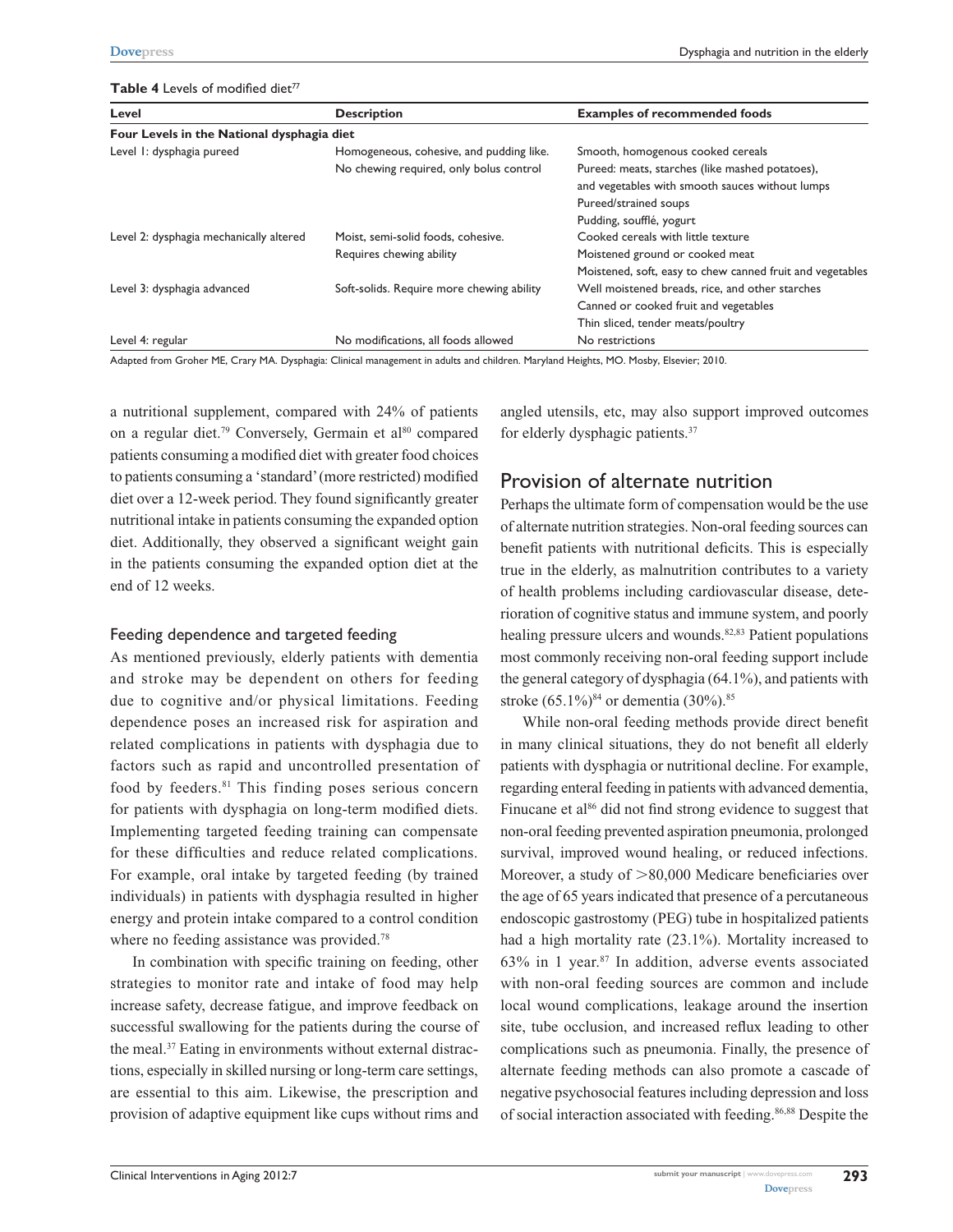associated complications and impacts of non-oral feeding, provision of alternate feeding has demonstrated impact on nutritional adequacy and weight maintenance in some elderly populations and is therefore an important option in dysphagia management.<sup>37</sup>

### Swallow rehabilitation

The focus of swallow rehabilitation is to improve physiology of the impaired swallow. As such, many swallow rehabilitation approaches incorporate some form of exercise.<sup>4</sup> Though the focus and amount of exercise varies widely from one rehabilitation approach to another, in general, exercise-based swallowing interventions have been shown to improve functional swallowing, minimize or prevent dysphagia-related morbidities, and improve impaired swallowing physiology.59,89–92Table 5 presents examples of recent exercise-based approaches to swallow rehabilitation. Though each of these programs differs in focus and technique, each shares some commonalities. Specifically, each incorporates some component of resistance into the exercise program and each advocates an intensive therapy program monitored by the amount of work completed by patients. Some are specific to comprehensive swallow function, while others focus on strengthening individual swallow subsystems. Yet, each program is novel and shares the common goal of improving impaired swallowing physiology.

Perhaps one of the more traditional approaches to swallow rehabilitation is the use of oral motor exercises. Although, there is limited information on the effectiveness of oral motor exercises, recent studies have shown effective strengthening of swallow musculature and hence improved swallowing with the use of lip and tongue resistance exercises. $89,93,94$ 

More recent exercise approaches such as expiratory muscle strength training (EMST) or the Shaker head lift exercise focus on the use of resistance to strengthen swallowing subsystems. As implied by the name, EMST attempts to strengthen the respiratory muscles of expiration. However, initial research has indicated potential extended benefits to swallow function. For example, EMST has been shown to increase hyolaryngeal movement and improve airway protection in patients with Parkinson's disease.<sup>95</sup> As indicated in the name, the head lift exercise developed by Shaker incorporates both repetitive and sustained head raises from a lying position.96 Improvements from this exercise include increased anterior laryngeal excursion and upper esophageal sphincter opening during swallowing, both of which contribute to more functional swallowing ability. These positive physiologic changes have been demonstrated in healthy older adults and also in patients on tube feeding due to abnormal upper esophageal sphincter opening.<sup>96,97</sup>

The McNeill Dysphagia Therapy Program (MDTP) is an exercise-based therapy program, using swallowing as an exercise.91 From this perspective, MDTP addresses the entire swallow mechanism, not just subsystems as in other approaches. This program is completed in daily sessions for 3 weeks and reports excellent functional improvement in patients with chronic dysphagia. In addition, recent studies have documented physiological improvements in strength, movement, and timing of the swallow.<sup>91,92</sup>

In addition to exercise-based interventions, the use of adjunctive modalities may be useful in swallowing rehabilitation. Application of adjunctive electrical stimulation has been widely debated and studied primarily in small samples. The rationale behind the application of electrical

|  |  |  | Table 5 Examples of exercise-based swallow rehabilitation approaches |  |
|--|--|--|----------------------------------------------------------------------|--|
|--|--|--|----------------------------------------------------------------------|--|

| Program                                                 | <b>Focus</b>                                                                                       | Intended outcome                                                     | <b>Reported benefit</b>                                                                                                                                                                         |
|---------------------------------------------------------|----------------------------------------------------------------------------------------------------|----------------------------------------------------------------------|-------------------------------------------------------------------------------------------------------------------------------------------------------------------------------------------------|
| Lingual resistance                                      | • Strengthening tongue with<br>progressively increasing intensity                                  | • Increased tongue strength<br>• Improved swallow                    | • Increased tongue muscle mass<br>• Increased swallow pressure<br>• Reduced aspiration <sup>76</sup>                                                                                            |
| Shaker/head-lift                                        | • Strengthening suprahyoid muscles<br>• Improve elevation of larynx<br>• Increasing UES opening    | • Improve strength of muscles<br>for greater UES opening             | • Increased larynx elevation<br>• Increased UES opening<br>• Less post-swallow aspiration <sup>80</sup>                                                                                         |
| <b>EMST</b> (expiratory<br>muscle strength<br>training) | • Strengthening submental muscle<br>• Improve expiratory pressures<br>for better airway protection | • Improve expiratory drive<br>• Reduce penetration<br>and aspiration | • Better penetration-aspiration scores<br>in Parkinson's disease<br>• Increased maximum expiratory pressure<br>• Increased submental muscle electromyography<br>activity during swallowing81,89 |
| <b>MDTP</b> (McNeill<br>dysphagia therapy<br>program)   | • Swallow as exercise with<br>progressive resistance                                               | • Improve swallowing including<br>strength and timing                | • Improved swallow strength<br>• Improved movement of swallow structures<br>• Improved timing<br>• Weight gain <sup>68,91,92</sup>                                                              |

**Abbreviations:** UES, Upper Esophageal Sphincter.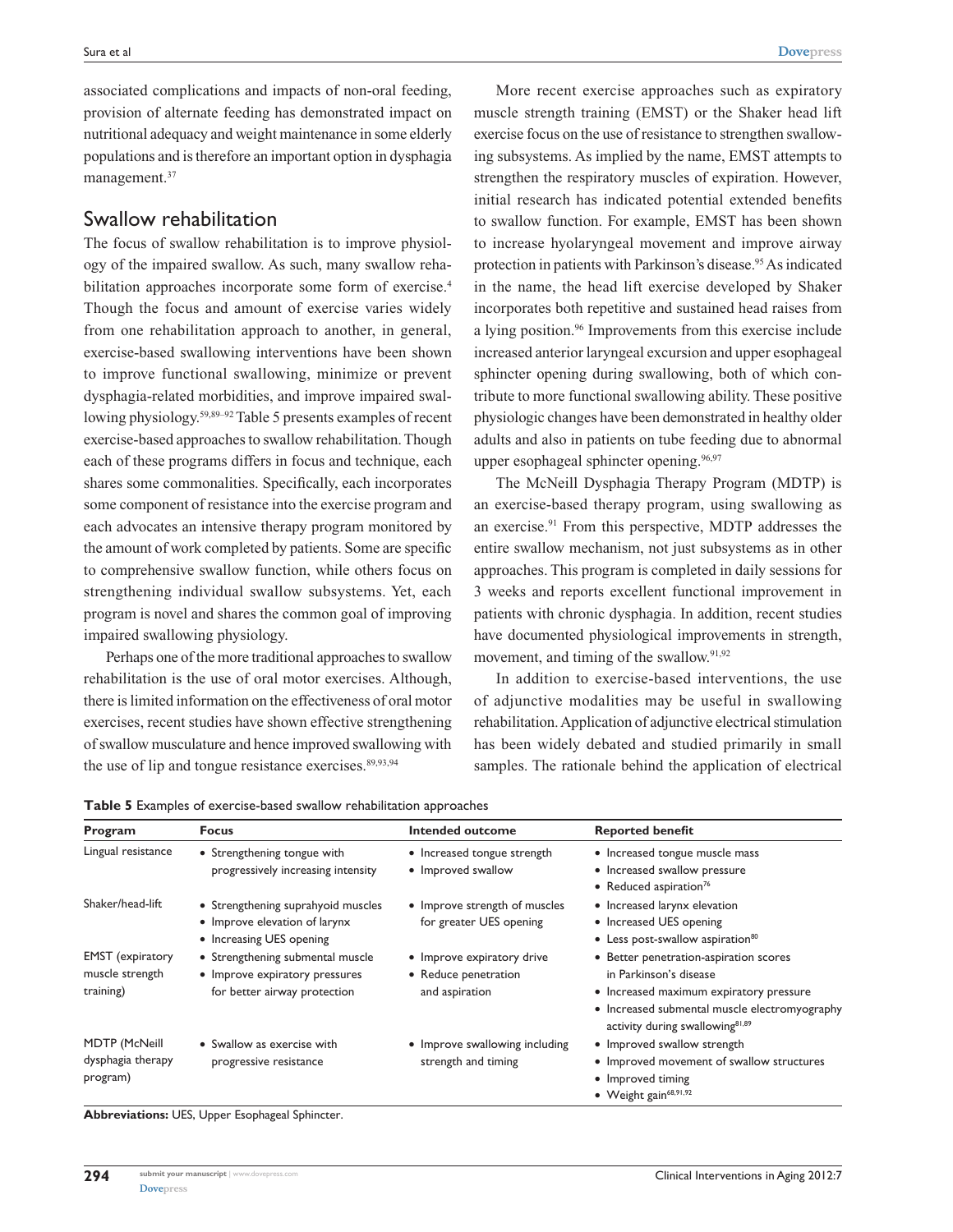stimulation is that it facilitates increased muscle contraction during swallowing activity. Reported gains have included advances in oral diet, reduced aspiration, and reduced dependence on tube feeding.68,98,99 However, other studies have reported no significant differences in outcomes following dysphagia therapy with and without adjunctive neuromuscular electrical stimulation.100,101 Currently, the benefit of adding this modality to dyphagia therapy is not well documented; however, several smaller studies have suggested a clinical benefit. Surface electromyography (sEMG) has been demonstrated as a beneficial feedback mechanism in dysphagia rehabilitation.

sEMG biofeedback provides immediate information on neuromuscular activity associated with swallowing and is reported to help patients learn novel swallowing maneuvers quickly. Studies have documented that sEMG biofeedback facilitates favorable outcomes with reduced therapy time in patients, even with chronic dysphagia.102–104

# **Impact of swallow rehabilitation on nutritional status and pneumonia**

As presented above, dysphagia, nutritional status, and pneumonia appear to have strong interrelationships in various elderly populations. Recent evidence suggests that successful swallowing rehabilitation and/or early preventative efforts may reduce the frequency of both malnutrition and pneumonia in elderly patients with dysphagia. For example, patients with dysphagia in acute stroke who received an intensive exercise-based swallow rehabilitation program demonstrated less malnutrition and pneumonia compared to patients receiving diet modifications and compensations or those receiving no intervention.<sup>59</sup> Other studies have demonstrated improved functional oral intake following successful swallow rehabilitation measured by the Functional Oral Intake Scale (FOIS), removal of PEG tube, and/or improved nutritional markers. $65,95-97$  In the head and neck cancer population, recent clinical research has shown that exercise during the course of chemoradiation treatment helps preserve muscle mass with reduced negative nutritional outcomes common in this population.<sup>90</sup> Finally, one exercise-based swallow rehabilitation program (MDTP) has demonstrated positive nutritional outcomes in patients with chronic dysphagia, including weight gain, removal of feeding tubes, and increased oral intake. These benefits were maintained at a 3-month follow-up evaluation.<sup>91,92</sup> Collectively, such research suggests that intensive swallow rehabilitation can result in improved nutritional status and a reduction of pneumonia in a variety of elderly populations with dysphagia.

### **Summary**

A strong relationship appears to exist between dysphagia and the negative health outcomes of malnutrition and pneumonia in patients following stroke, those with dementia, and also in community dwelling elderly adults. This trilogy of deficits, prominent among the elderly, demands more efforts focused on early identification and effective rehabilitation and prevention. Addressing issues such as the most efficient and effective methods to identify dysphagia and malnutrition in high-risk patients and community dwelling elderly adults could result in reduced morbidity in elderly populations. Of particular interest are recent studies that implicate benefit from intensive swallowing rehabilitation in preventing nutritional decline and pneumonia in adults with dysphagia. Future research should extend this 'prophylactic' approach to other at-risk populations including community dwelling elderly adults.

### **Disclosure**

The authors report no conflicts of interest in this work.

### **References**

- 1. US Department of Health and Human Services. Agency for Healthcare Research and Quality. Diagnosis and treatment of swallowing disorders (dysphagia) in acute-care stroke patients. Evidence report/technology assessment (Summary). *Archived EPC Evidence Reports.* 1999:1–6.
- 2. Barczi SR, Sullivan PA, Robbins J. How should dysphagia care of older adults differ? Establishing optimal practice patterns. *Semin Speech Lang.* 2000;21:347–361.
- 3. Leder SB, Suiter DM. An epidemiologic study on aging and dysphagia in the acute care hospitalized population: 2000–2007. *Gerontology.* 2009;55:714–718.
- 4. Crary MA, Groher ME. *Introduction to Adult Swallowing Disorders*. Philadelphia, PA: Butterworth Heinemann; 2003.
- 5. Fucile S, Wright PM, Chan I, Yee S, Langlais ME, Gisel EG. Functional oralmotor skills: Do they change with age? *Dysphagia.* 1998;13:195–201.
- 6. Logemann JA, Stewart C, Hurd J, Aschman D, Matthews N. Diagnosis and Management of Dysphagia in Seniors. 2008. Available at: [http://americandysphagianetwork.org/physician\\_education\\_course](http://americandysphagianetwork.org/physician_education_course). Accessed February 24, 2012.
- 7. Steele CM, Greenwood C, Ens I, Robertson C, Seidman-Carlson R. Mealtime difficulties in a home for the aged: not just dysphagia. *Dysphagia.* 1997;12:43–50, discussion 51.
- 8. Lee A, Sitoh YY, Lieu PK, Phua SY, Chin JJ. Swallowing impairment and feeding dependency in the hospitalised elderly. *Ann Acad Med Singapore.* 1999;28:371–376.
- 9. Mann G, Hankey GJ, Cameron D. Swallowing function after stroke: prognosis and prognostic factors at 6 months. *Stroke.* 1999;30:744–748.
- 10. Smithard DG, O'Neill PA, Parks C, Morris J. Complications and outcome after acute stroke. Does dysphagia matter? *Stroke.* 1996;27:1200–1204.
- 11. Kawashima K, Motohashi Y, Fujishima I. Prevalence of dysphagia among community-dwelling elderly individuals as estimated using a questionnaire for dysphagia screening. *Dysphagia.* 2004;19:266–271.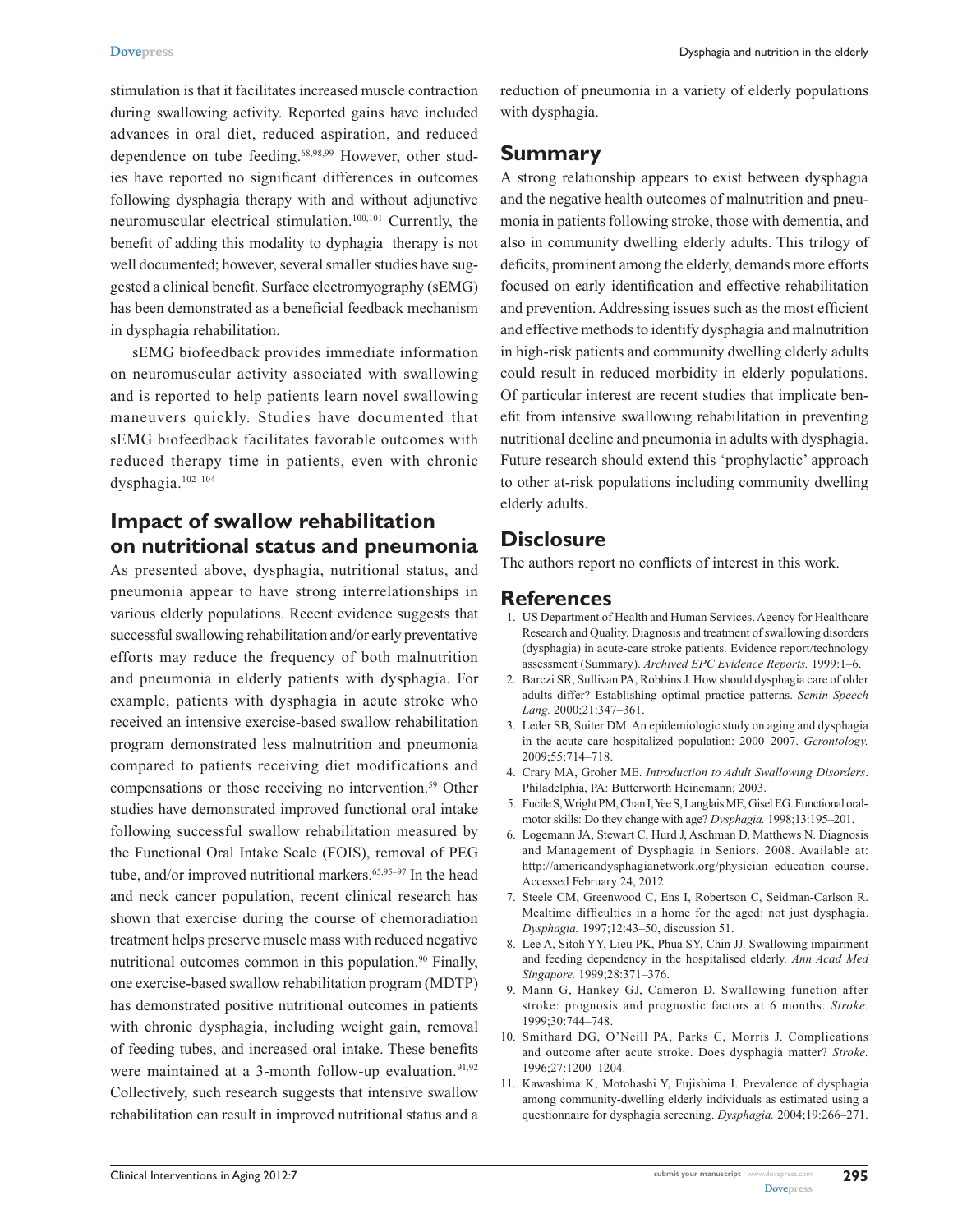- 12. Serra-Prat M, Hinojosa G, López D, et al. Prevalence of oropharyngeal dysphagia and impaired safety and efficacy of swallow in independently living older persons. *J Am Geriatr Soc.* 2011;59:186–187.
- 13. Roy N, Stemple J, Merrill RM, Thomas L. Dysphagia in the elderly: preliminary evidence of prevalence, risk factors, and socioemotional effects. *Ann Otol Rhinol Laryngol.* 2007;116:858–865.
- 14. Groher ME, Crary MA. *Dysphagia: Clinical Management in Adults and Children.* Maryland Heights, MO: Mosby Elsevier; 2010.
- 15. MMWR Report. Prevalence of stroke- United States, 2005. *MMWR Weekly*. May 18, 2007;56(19):469–474. Available at: http://www.cdc. gov/mmwr/preview/mmwrhtml/mm5619a2.htm. Accessed March 5, 2012.
- 16. Hendrie HC. Epidemiology of dementia and Alzheimer's disease. *Am J Geriatr Psychiatry.* 1998;6:S3–S18.
- 17. Plassman BL, Langa KM, Fisher GG, et al. Prevalence of dementia in the United States: the aging, demographics, and memory study. *Neuroepidemiology*. 2007;29:125–132.
- 18. Mann G, Hankey GJ, Cameron D. Swallowing disorders following acute stroke: prevalence and diagnostic accuracy. *Cerebrovasc Dis.* 2000;10:380–386.
- 19. Paciaroni M, Mazzotta G, Corea F, et al. Dysphagia following Stroke. *Eur Neurol*. 2004;51:162–167.
- 20. Carnaby-Mann G, Lenius K, Crary M. Update on Assessment and Management of Dysphagia Post Stroke. *Northeast Florida Medicine.* 2007;58:31–34.
- 21. Smithard DG, Smeeton NC, Wolfe CD. Long-term outcome after stroke: does dysphagia matter? *Age Ageing*. 2007;36:90–94.
- 22. Martino R, Foley N, Bhogal S, Diamant N, Speechley M, Teasell R. Dysphagia after stroke: incidence, diagnosis, and pulmonary complications. *Stroke.* 2005;36:2756–2763.
- 23. Martino R, Martin RE, Black S. Dysphagia after stroke and its management. *CMAJ*. 2011. [Epub ahead of print.]
- 24. Altman KW, Yu GP, Schaefer SD. Consequence of dysphagia in the hospitalized patient: impact on prognosis and hospital resources. *Arch Otolaryngol Head Neck Surg*. 2010;136:784–789.
- 25. Guyomard V, Fulcher RA, Redmayne O, Metcalf AK, Potter JF, Myint PK. Effect of dysphasia and dysphagia on inpatient mortality and hospital length of stay: a database study. *J Am Geriatr Soc.* 2009;57:2101–2106.
- 26. Maeshima S, Osawa A, Miyazaki Y, et al. Influence of dysphagia on short-term outcome in patients with acute stroke. *Am J Phys Med Rehabil.* 2011;90:316–320.
- 27. Crary MA, Groher ME. Reinstituting oral feeding in tube-fed adult patients with dysphagia. *Nutr Clin Pract*. 2006;21:576–586.
- 28. Foley NC, Martin RE, Salter KL, Teasell RW. A review of the relationship between dysphagia and malnutrition following stroke. *J Rehabil Med*. 2009;41:707–713.
- 29. Axelsson K, Asplund K, Norberg A, Alafuzoff I. Nutritional status in patients with acute stroke. *Acta Med Scand.* 1988;224:217–224.
- 30. Davalos A, Ricart W, Gonzalez-Huix F, et al. Effect of malnutrition after acute stroke on clinical outcome. *Stroke.* 1996;27: 1028–1032.
- 31. Gariballa SE, Parker SG, Taub N, Castleden CM. Influence of nutritional status on clinical outcome after acute stroke. *Am J Clin Nutr*. 1998; 68:275–281.
- 32. Crary MA, Carnaby-Mann GD, Miller L, Antonios N, Silliman S. Dysphagia and nutritional status at the time of hospital admission for ischemic stroke. *J Stroke Cerebrovasc Dis*. 2006;15:164–171.
- 33. Finestone HM, Foley NC, Woodbury MG, Greene-Finestone L. Quantifying fluid intake in dysphagic stroke patients: a preliminary comparison of oral and nonoral strategies. *Arch Phys Med Rehabil*. 2001;82:1744–1746.
- 34. Sellars C, Bowie L, Bagg J, et al. Risk factors for chest infection in acute stroke: a prospective cohort study. *Stroke.* 2007;38:2284–2291.
- 35. Masiero S, Pierobon R, Previato C, Gomiero E. Pneumonia in stroke patients with oropharyngeal dysphagia: a six-month follow-up study. *Neurol Sci*. 2008;29:139–145.
- 36. Pikus L, Levine MS, Yang YX, et al. Videofluoroscopic studies of swallowing dysfunction and the relative risk of pneumonia. *Am J Roentgenol*. 2003;180:1613–1616.
- 37. Ney DM, Weiss JM, Kind AJ, Robbins J. Senescent swallowing: impact, strategies, and interventions. *Nutr Clin Pract.* 2009;24:395–413.
- 38. Kidd D, Lawson J, Nesbitt R, MacMahon J. The natural history and clinical consequences of aspiration in acute stroke. *QJM*. 1995;88:409–413.
- 39. Horner J, Alberts MJ, Dawson DV, Cook GM. Swallowing in Alzheimer's disease. *Alzheimer Dis Assoc Disord*. 1994;8:177–19.
- 40. Morley JE. Nutrition in the elderly. *Curr Opin Gastroenterol*. 2002;18:240–245.
- 41. Claggett MS. Nutritional factors relevant to Alzheimer's disease. *J Am Diet Assoc*. 1989;89:392–396.
- 42. Makowska I, Kloszewska I, Grabowska A, Szatkowska I, Rymarczyk K. Olfactory deficits in normal aging and Alzheimer's disease in the Polish elderly population. *Arch Clin Neuropsychol.* 2011;26:270–279.
- 43. Serby M, Larson P, Kalkstein D. The nature and course of olfactory deficits in Alzheimer's disease. *Am J Psychiatry*. 1991;148:357–360.
- 44. van der Maarel-Wierink CD, Vanobbergen JN, Bronkhorst EM, Schols JM, de Baat C. Risk factors for aspiration pneumonia in frail older people: a systematic literature review. *J Am Med Dir Assoc.* 2011;12:344–354.
- 45. Rofes L, Arreola V, Almirall J, et al. Diagnosis and management of oropharyngeal Dysphagia and its nutritional and respiratory complications in the elderly. *Gastroenterol Res Practice.* 2011. doi: 10.1155/2011/818979.
- 46. Serra-Prat M, Palomera M, Gomez C, et al. Oropharyngeal dysphagia as a risk factor for malnutrition and lower respiratory tract infection in independently living older persons: a population-based prospective study. *Age Ageing*. 2012;41:376–381.
- 47. Brunnstrom HR, Englund EM. Cause of death in patients with dementia disorders. *Eur J Neurol*. 2009;16:488–492.
- 48. Zuliani G, Galvani M, Sioulis F, et al. Discharge diagnosis and comorbidity profile in hospitalized older patients with dementia. *Int J Geriatr Psychiatry*. 2012;27:313–320.
- 49. Kaplan V, Angus DC, Griffin MF, Clermont G, Scott Watson R, Linde-Zwirble WT. Hospitalized community-acquired pneumonia in the elderly: age- and sex-related patterns of care and outcome in the United States. *Am J Respir Crit Care Med*. 2002;165:766–772.
- 50. Marik PE, Kaplan D. Aspiration pneumonia and dysphagia in the elderly. *Chest.* 2003;124:328–336.
- 51. Ewig S, Birkner N, Strauss R, et al. New perspectives on communityacquired pneumonia in 388 406 patients. Results from a nationwide mandatory performance measurement programme in healthcare quality. *Thorax.* 2009;64:1062–1069.
- 52. Murphy S, Xu J, Kochanek KD. Deaths: Preliminary Data for 2010. National Vital Statistics Report: Center for Disease Control and Prevention; January 11, 2012. Available at: http://www.cdc.gov/nchs/ data/nvsr/nvsr60/nvsr60\_04.pdf. Accessed April 11, 2012.
- 53. Almirall J, Bolibar I, Vidal J, et al. Epidemiology of communityacquired pneumonia in adults: a population-based study. *Eur Respir J.* 2000;15:757–763.
- 54. Loeb MB, Becker M, Eady A, Walker-Dilks C. Interventions to prevent aspiration pneumonia in older adults: a systematic review. *J Am Geriatr Soc*. 2003;51:1018–1022.
- 55. Cabre M, Serra-Prat M, Palomera E, Almirall J, Pallares R, Clave P. Prevalence and prognostic implications of dysphagia in elderly patients with pneumonia. *Age Ageing.* 2010;39:39–45.
- 56. Rasley A, Logemann JA, Kahrilas PJ, Rademaker AW, Pauloski BR, Dodds WJ. Prevention of barium aspiration during videofluoroscopic swallowing studies: value of change in posture. *Am J Roentgenol*. 1993;160:1005–1009.
- 57. Logemann JA, Gensler G, Robbins J, et al. A randomized study of three interventions for aspiration of thin liquids in patients with dementia or Parkinson's disease. *J Speech Lang Hear Res.* 2008;51: 173–183.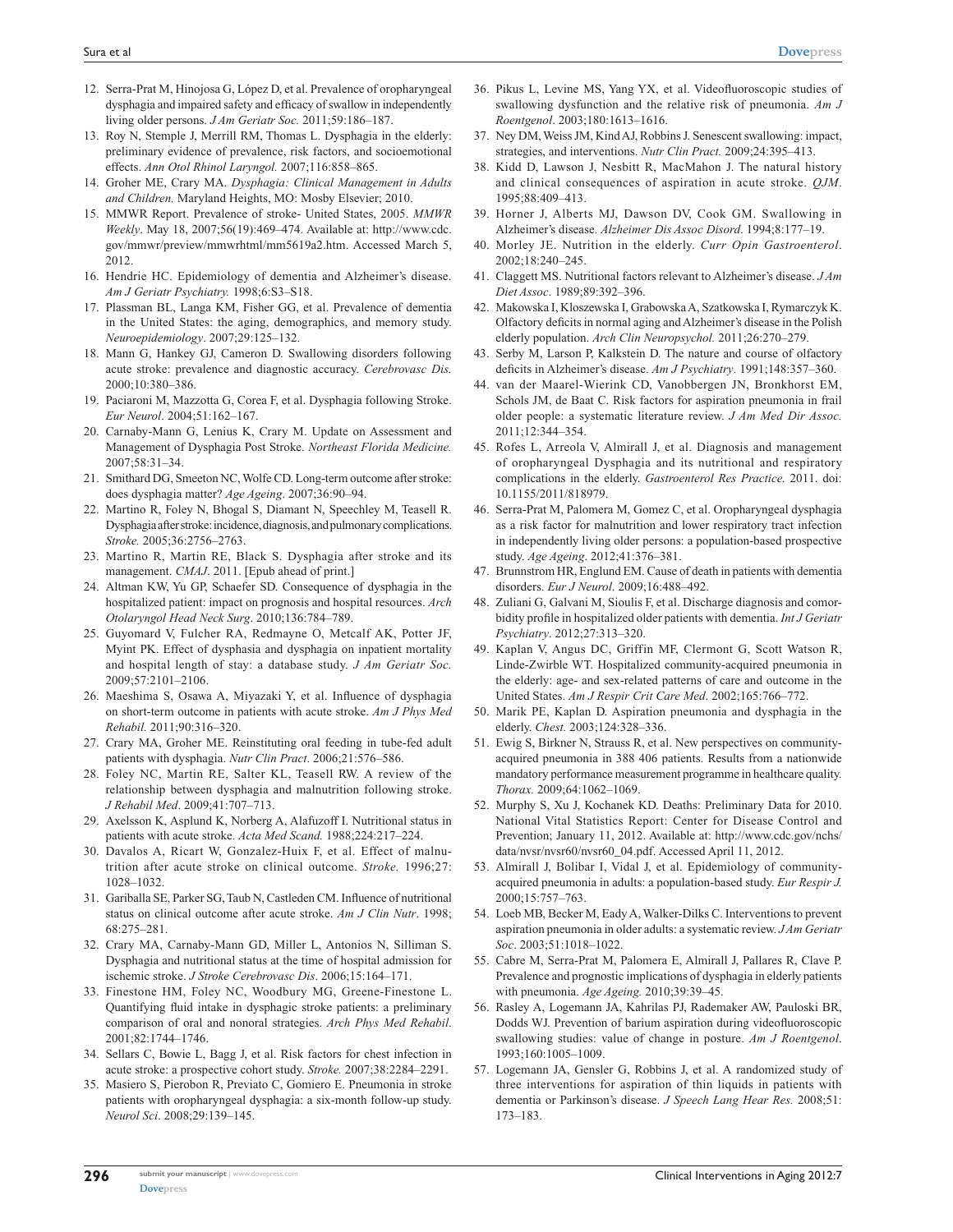- 58. Shanahan TK, Logemann JA, Rademaker AW, Pauloski BR, Kahrilas PJ. Chin-down posture effect on aspiration in dysphagic patients. *Arch Phys Med Rehabil*. 1993;74:736–739.
- 59. Carnaby G, Hankey GJ, Pizzi J. Behavioural intervention for dysphagia in acute stroke: a randomised controlled trial. *Lancet Neurol.* 2006;5:31–37.
- 60. Johnsson F, Shaw D, Gabb M, Dent J, Cook I. Influence of gravity and body position on normal oropharyngeal swallowing. *AM J Physiol*. 1995;269:G653–G658.
- 61. Logemann JA, Rademaker AW, Pauloski BR, Kahrilas PJ. Effects of postural change on aspiration in head and neck surgical patients. *Otolaryngol Head Neck Surg*. 1994;110:222–227.
- 62. Logemann JA, Kahrilas PJ, Kobara M, Vakil NB. The benefit of head rotation on pharyngoesophageal dysphagia. *Arch Phys Med Rehabil*. 1989;70:767–771.
- 63. Kahrilas PJ, Logemann JA, Krugler C, Flanagan E. Volitional augmentation of upper esophageal sphincter opening during swallowing. *AM J Physiol*. 1991;260:G450–G456.
- 64. Hind JA, Nicosia MA, Roecker EB, Carnes ML, Robbins J. Comparison of effortful and noneffortful swallows in healthy middle-aged and older adults. *Arch Phys Med Rehabil.* 2001;82:1661–1665.
- 65. Huckabee ML, Butler SG, Barclay M, Jit S. Submental surface electromyographic measurement and pharyngeal pressures during normal and effortful swallowing. *Arch Phys Med Rehabil*. 2005;86:2144–2149.
- 66. Elmstahl S, Bulow M, Ekberg O, Petersson M, Tegner H. Treatment of dysphagia improves nutritional conditions in stroke patients. *Dysphagia*. 1999;14:61–66.
- 67. Neumann S, Bartolome G, Buchholz D, Prosiegel M. Swallowing therapy of neurologic patients: correlation of outcome with pretreatment variables and therapeutic methods. *Dysphagia.* 1995;10:1–5.
- 68. Carnaby-Mann GD, Crary MA. Adjunctive neuromuscular electrical stimulation for treatment-refractory dysphagia. *Ann Otol Rhinol Laryngol*. 2008;117:279–287.
- 69. Lazarus C, Logemann JA, Gibbons P. Effects of maneuvers on swallowing function in a dysphagic oral cancer patient. *Head Neck*. 1993;15:419–424.
- 70. Robbins JA, Nicosia M, Hind JA, Gill GD, Blanco R, Logemann JA. Defining physical properties of fluids for dysphagia evaluation and treatment. *Perspectives on Swallowing and Swallowing Disorders.* 2002;11:16–19.
- 71. Garcia JM, Chambers Et, Molander M. Thickened liquids: practice patterns of speech-language pathologists. *Am J Speech Lang Pathol*. 2005;14:4–13.
- 72. Kuhlemeier KV, Palmer JB, Rosenberg D. Effect of liquid bolus consistency and delivery method on aspiration and pharyngeal retention in dysphagia patients. *Dysphagia*. 2001;16:119–122.
- 73. Whelan K. Inadequate fluid intakes in dysphagic acute stroke. *Clin Nutr*. 2001;20:423–428.
- 74. Robbins J, Gensler G, Hind J, et al. Comparison of 2 interventions for liquid aspiration on pneumonia incidence: a randomized trial. *Ann Intern Med*. 2008;148:509–518.
- 75. Panther K. *Frazier Water Protocol: Safety Hydration and Quality of Life.* Rockville, MD: American Speech, Language and Hearing Association; 2008.
- 76. Groher ME, McKaig TN. Dysphagia and dietary levels in skilled nursing facilities. *J Am Geriatr Soc*. 1995;43:528–532.
- 77. Clayton J, editor. *The National Dysphagia Diet: Standardization for Optimal Care*. Chicago, IL: American Dietetic Association; 2002.
- 78. Wright L, Cotter D, Hickson M. The effectiveness of targeted feeding assistance to improve the nutritional intake of elderly dysphagic patients in hospital. *J Hum Nutr Diet*. 2008;21:555–562.
- 79. Wright L, Cotter D, Hickson M, Frost G. Comparison of energy and protein intakes of older people consuming a texture modified diet with a normal hospital diet. *J Hum Nutr Diet.* 2005;18:213–219.
- 80. Germain I, Dufresne T, Gray-Donald K. A novel dysphagia diet improves the nutrient intake of institutionalized elders. *J Am Diet Assoc*. 2006;106:1614–1623.
- 81. Langmore SE, Terpenning MS, Schork A, et al. Predictors of aspiration pneumonia: how important is dysphagia? *Dysphagia.*  $1998.13.69 - 81$
- 82. Chandra RK. Nutrition and the immune system: an introduction. *Am J Clin Nutr.* 1997;66:460S–463S.
- 83. Hengstermann S, Fischer A, Steinhagen-Thiessen E, Schulz RJ. Nutrition status and pressure ulcer: what we need for nutrition screening. *J Parenter Enteral Nutr*. 2007;31:288–294.
- 84. Wirth R, Volkert D, Bauer JM, et al. PEG tube placement in German geriatric wards – a retrospective data-base analysis. *Z Gerontol Geriatr*. 2007;40:21–30. German.
- 85. Cervo FA, Bryan L, Farber S. To PEG or not to PEG: a review of evidence for placing feeding tubes in advanced dementia and the decision-making process. *Geriatrics*. 2006;61:30–35.
- 86. Finucane TE, Christmas C, Travis K. Tube feeding in patients with advanced dementia: a review of the evidence. *JAMA*. 1999;282:1365–1370.
- 87. Grant MD, Rudberg MA, Brody JA. Gastrostomy placement and mortality among hospitalized Medicare beneficiaries. *JAMA*. 1998;279:1973–1976.
- 88. Roche V. Percutaneous endoscopic gastrostomy. Clinical care of PEG tubes in older adults. *Geriatrics*. 2003;58:22–26, 28–29.
- 89. Robbins J, Gangnon RE, Theis SM, Kays SA, Hewitt AL, Hind JA. The effects of lingual exercise on swallowing in older adults. *J Am Geriatr Soc.* 2005;53:1483–1489.
- 90. Carnaby-Mann G, Crary MA, Schmalfuss I, Amdur R. "Pharyngocise": Randomized Controlled Trial of Preventative Exercises to Maintain Muscle Structure and Swallowing Function During Head-and-Neck Chemoradiotherapy. *Int J Radiat Oncol Biol Phys.* 2011;83:210–219.
- 91. Carnaby-Mann GD, Crary MA. McNeill dysphagia therapy program: a case-control study. *Arch Phys Med Rehabil*. 2010;91:743–749.
- 92. Crary MA, Carnaby GD, Lagorio LA, Carvajal PJ. Functional and Physiological Outcomes from an Exercise-Based Dysphagia Therapy: A Pilot Investigation of the McNeill Dysphagia Therapy Program. *Arch Phys Med Rehabil.* 2012. [Epub ahead of print.]
- 93. Lazarus C, Logemann JA, Huang CF, Rademaker AW. Effects of two types of tongue strengthening exercises in young normals. *Folia Phoniatr Logop*. 2003;55:199–205.
- 94. Hagg M, Anniko M. Lip muscle training in stroke patients with dysphagia. *Acta Otolaryngol*. 2008;128:1027–1033.
- 95. Troche MS, Okun MS, Rosenbek JC, et al. Aspiration and swallowing in Parkinson disease and rehabilitation with EMST: a randomized trial. *Neurology*. 2010;75:1912–1919.
- 96. Shaker R, Kern M, Bardan E, et al. Augmentation of deglutitive upper esophageal sphincter opening in the elderly by exercise. *AM J Physiol*. 1997;272:G1518–G1522.
- 97. Shaker R, Easterling C, Kern M, et al. Rehabilitation of swallowing by exercise in tube-fed patients with pharyngeal dysphagia secondary to abnormal UES opening. *Gastroenterology*. 2002;122:1314–1321.
- 98. Shaw GY, Sechtem PR, Searl J, Keller K, Rawi TA, Dowdy E. Transcutaneous neuromuscular electrical stimulation (VitalStim) curative therapy for severe dysphagia: myth or reality? *Ann Otol Rhinol Laryngol*. 2007;116:36–44.
- 99. Freed ML, Freed L, Chatburn RL, Christian M. Electrical stimulation for swallowing disorders caused by stroke. *Respir Care*. 2001;46:466–474.
- 100. Bulow M, Speyer R, Baijens L, Woisard V, Ekberg O. Neuromuscular electrical stimulation (NMES) in stroke patients with oral and pharyngeal dysfunction. *Dysphagia*. 2008;23:302–309.
- 101. Kiger M, Brown CS, Watkins L. Dysphagia management: an analysis of patient outcomes using VitalStim therapy compared to traditional swallow therapy. *Dysphagia.* 2006;21:243–253.
- 102. Crary MA. A direct intervention program for chronic neurogenic dysphagia secondary to brainstem stroke. *Dysphagia*. 1995;10:6–18.
- 103. Bryant M. Biofeedback in the treatment of a selected dysphagic patient. *Dysphagia.* 1991;6:140–144.
- 104. Crary MA, Carnaby Mann GD, Groher ME, Helseth E. Functional benefits of dysphagia therapy using adjunctive sEMG biofeedback. *Dysphagia.* 2004;19:160–164.